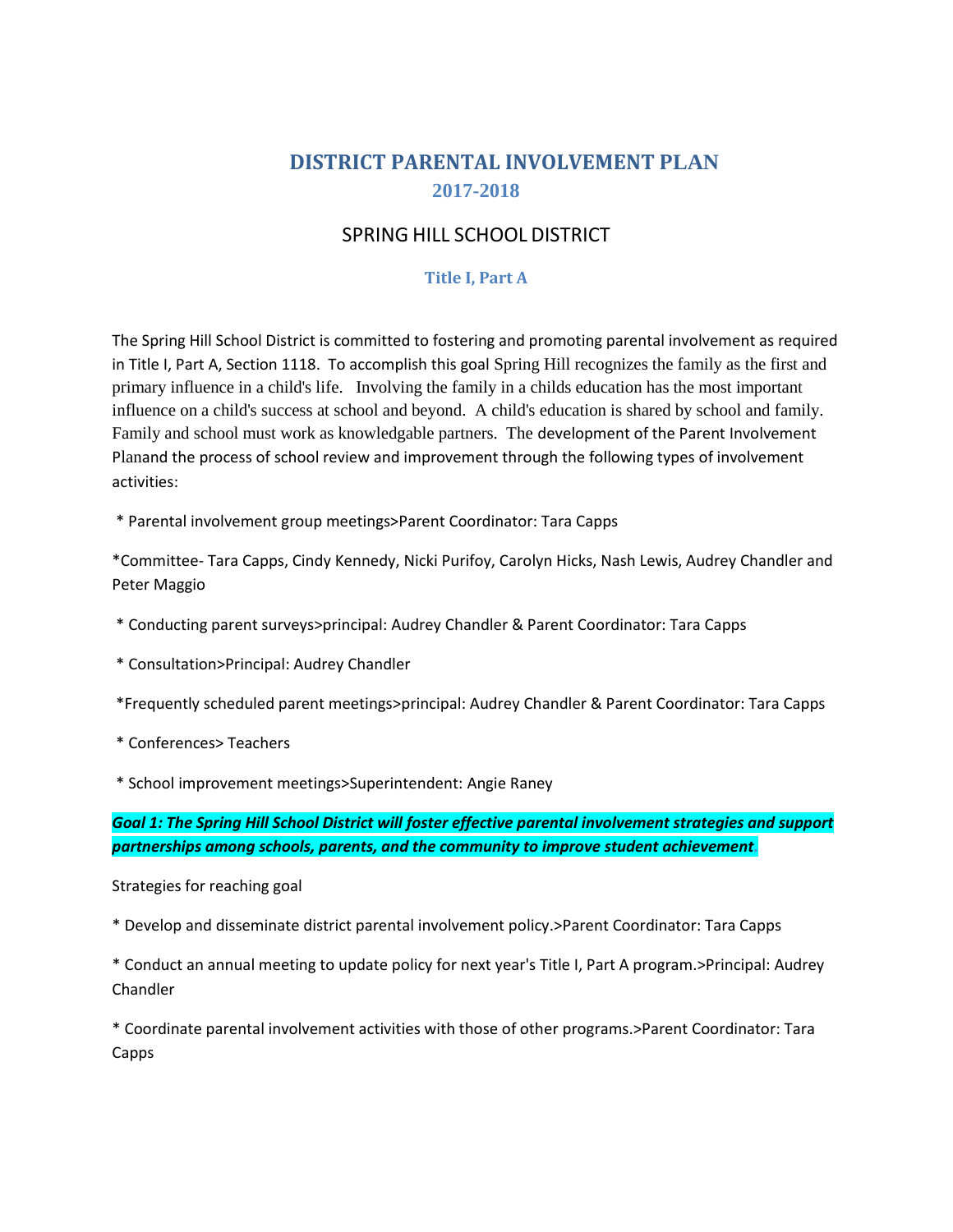\* Establish parental involvement contact person at each of the Title I, Part A schools.>Superintendent: Angie Raney (superintendent), Peter Maggio (high school principal), Nash Lewis (4th grade teacher), Audrey Chandler (elementary principal), Tara Capps (High School Counselor and Parent Coordinator), Nicki Purifoy (parent) and Tracy Light (High School English Teacher)

\* Conduct an annual review of the effectiveness of the parental involvement policy.

Review of the parent involvement plan on September 11, 2017.

\* Develop district parental involvement committee to create a parental involvement policy and implement parental involvement activities as well as disseminate information to the community to promote parental involvement in the Title I, Part A schools.

Angie Raney (superintendent), Peter Maggio (high school principal), Nash Lewis (4th grade teacher), Audrey Chandler (elementary principal), Tara Capps (High School Counselor and Parent Coordinator), Nicki Purifoy (parent) and Tracy Light (High School English Teacher)

\* Ensure that parents of children with disabilities or limited English proficiency have the same access as other parents including information in a language and form they can understand. Special Education Teacher: Cindy Kennedy & ESL Coordinator: Maci Curtis

*Goal 2: The district will provide coordination, technical assistance, and other support necessary to assist participating schools in planning and implementing effective parental involvement.*

Strategies for reaching goal

\* Conduct ongoing site visits to observe parental involvement practices.>Superintendent: Angie Raney

\* Provide materials and training not otherwise available to assist parents in supporting their child's academic achievement.>Parent Coordinator: Tara Capps

\* Enhance the awareness and skills of teachers, pupil services personnel, principals, and staff in reaching out to, communicating with, and working with parents as equal partners.>Principal: Audrey Chandler

\* Ensure, to the extent possible, that information is sent home in a language and form parents can understand.>principal: Audrey Chandler

\* Provide information on adult literacy training available in the community.>Literacy Council: Judy Harris (903-791-0166)

\* Provide a copy of the school policy at each school for parents to view as well as provide a copy to each parent.>Parent Coordinator: Tara Capps

\* Monitor each Title I, Part A school to ensure that each school performs the following tasks:

– Develops a parental involvement policy.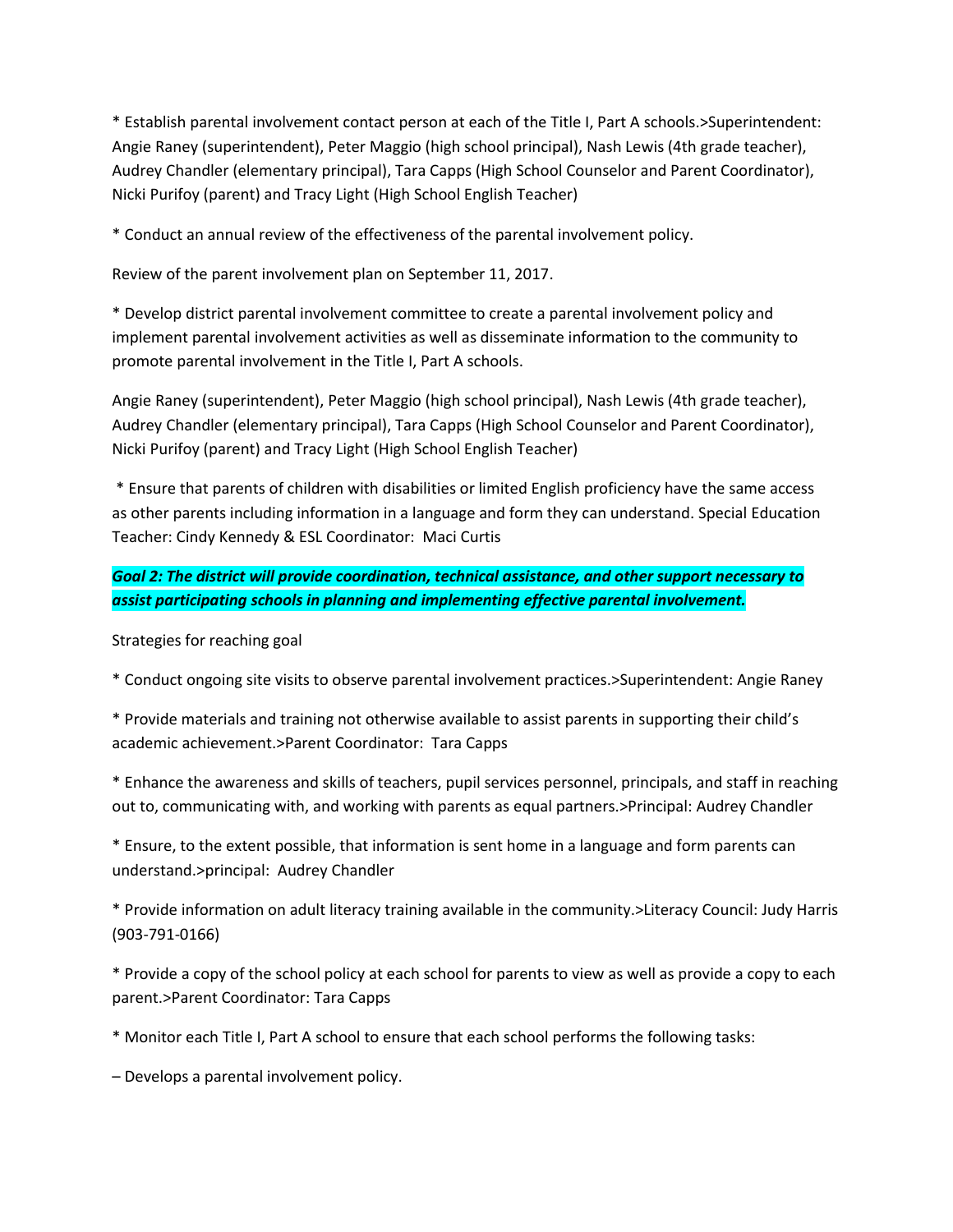– Offers flexible meeting times.

– Provides information to parents about the school's program, including parent information guides.

– Develops and uses a School–Parent Compact.

– Provides training for parents in working with their child to improve academic achievement.

Superintendent: Angie Raney

\*Reinforce parenting skills to support the acquisition of academic skills and their application in real–life situations for parent use.>principal: Audrey Chandler

\* Encourage parents to visit/volunteer at school by assisting staff in developing volunteer opportunities as well as training staff to encourage and build volunteer efforts.>Principal: Audrey Chandler

\* Encourage parent participation through innovative scheduling of activities through strategies such as holding meetings at a variety of times, such as morning and evenings, in order to maximize the opportunities for parents to participate in school–related activities.>Principal: Audrey Chandler

\* Coordinate and integrate parental involvement strategies and staff training with Symphony Reading and Math, Math IXL, and after school remediation in literacy and math.>Parent Coordinator: Tara Capps

\* Convene annual school meetings to inform parents of their school's participation in the development of the parental involvement policy and their right to be involved.>Principal: Audrey Chandler

### *Goal 3: The district will build the school's capacity for strong parental involvement.*

Strategies for reaching goal

\* Provide information to participating parents in such areas as national, state, and local education goals, including parents' rights as defined in Title I, Part A.>Principal: Audrey Chandler

\* Assist in the development of parent engagement groups at each school.>Principal: Audrey Chandler

\* Encourage the formation of partnerships between schools and local businesses that include a role for parents.>Principal: Audrey Chandler

\* Provide resources for parents to learn about child development, child rearing practices, and academic strategies that are designed to help parents become full partners in the education of their child.>Parent Coordinator: Tara Capps

\* Involve parents through an annual survey to improve school effectiveness.>Parent Coordinator: Tara Capps

\* Approve reasonable and necessary expenses associated with parental involvement activities. >Principal: Audrey Chandler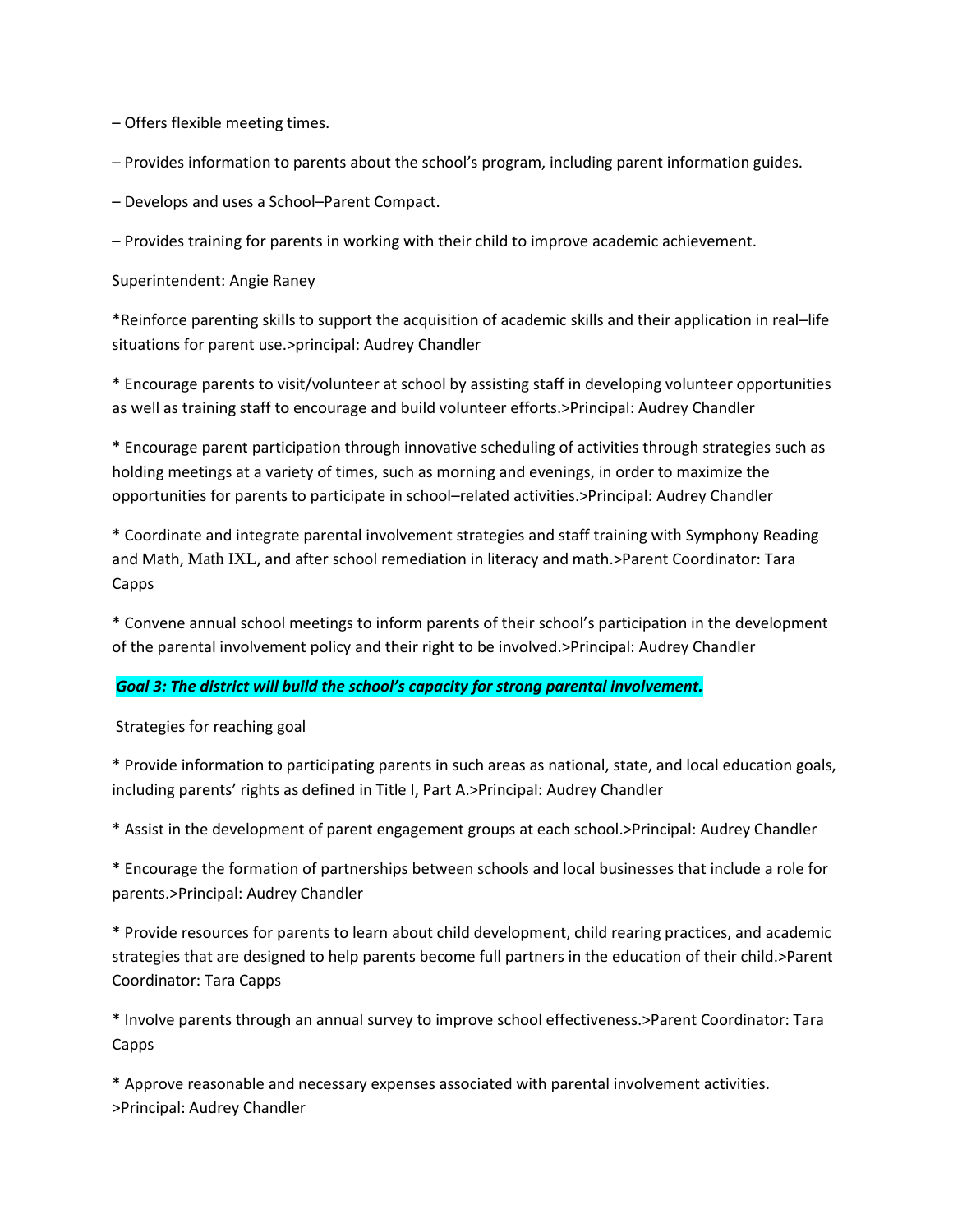\* Provide reasonable support for parental involvement activities at the request of participating Title I, Part A parents. >Parent Coordinator: Tara Capps

*Goal 4: The district will conduct, with the involvement of parents, ongoing evaluation of the content and effectiveness of the parental involvement policy as it relates to strategies for increasing parental participation and identifying barriers to greater parent participation.*

Strategies for reaching goal

\* Survey parents annually on activities, including questions to identify barriers to parental involvement. Provide an opportunity for parents to assist in the development of the evaluation procedures, including analysis of data collected as shared in meetings and by email.>Principal: Audrey Chandler & Parent Coordinator: Tara Capps

\* Develop procedures for collecting parent participation documentation through sign–in lists for workshops, meetings, and conferences; schedules; brochures; meeting notes; and other means as appropriate throughout the school year. >Parent Coordinator: Tara Capps

 1. Use findings from evaluation process to improve parent involvement. Tara Capps (Parent Coordinator) and Audrey Chandler (principal) will use survey monkey as our evaluation process to get feedback.

 2. Make recommendations to each participating school for parental involvement policy revisions: Tara Capps (Parent Coordinator) and Audrey Chandler (principal).

 3. Provide suggestions for designing school improvement policies, as they relate to parental involvement (Superintendent: Angie Raney)

## *Goal 5: How will the district involve parents in the joint development of the district Title 1 Application under section 1112 (ACSIP)?*

Audrey Chandler (principal) and Tara Capps (Parent Coordinator) recruited several parents from the PTO to serve on the District ACSIP committee. Cheri Pierce (parent and PTO officer), Nicki Purifoy (parent), Tracy Light (High School English Teacher) and Nash Lewis (parent and 4th grade teacher) are on this committee.

### PARENTS' RIGHT-TO-KNOW

You have the right to request information regarding the professional qualifications of your child's classroom teachers(s). If you request this information, the district or school will provide you with answers to the following questions as soon as possible:>Superintendent: Angie Raney

1. Has your child's teacher met state licensing requirements for the grade level and subject in which the teacher is providing instruction?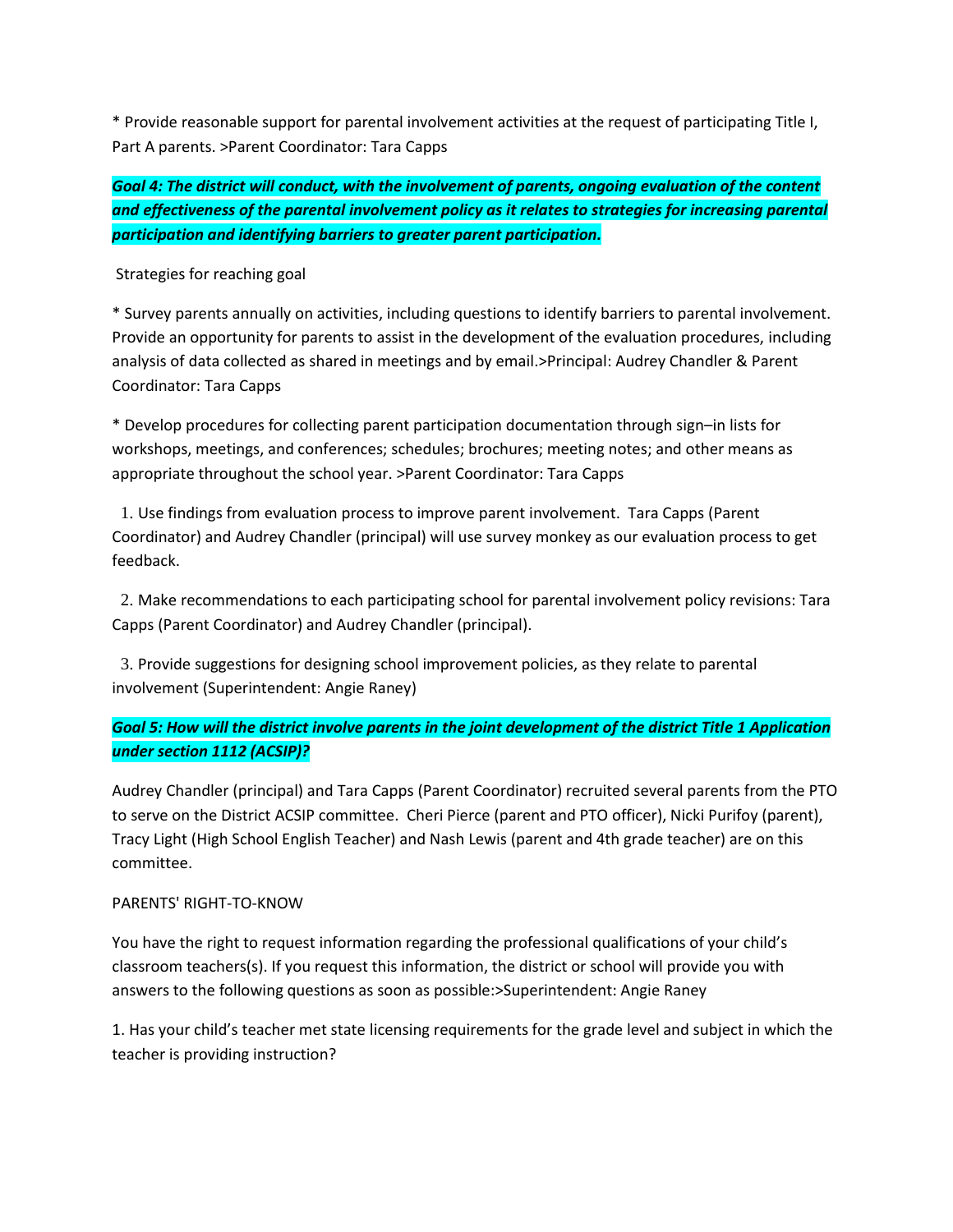2. What are the college degree majors and the fields of discipline for any graduate degrees or certificates the teacher holds?

If teaching under emergency status:

3. Is the teacher working under an emergency status for which state licensing requirements have been waived?

You also have the right to request information regarding the professional qualifications of the paraprofessional(s) assisting your child's teacher(s). If you request this information, the district or school will provide you with answers to the following questions as soon as possible.

1. Is your child is receiving Title I, Part A services from a paraprofessional?

### **If yes,**

2. Has she/he completed at least two years of study at an institution of higher education?

3. Has she/he completed an associate's (or higher) degree?

4. Has she/he met a rigorous standard of quality by meeting our state's certification procedure for determining the quality of paraprofessional staff?

5.Does she/he have the knowledge of, and the ability to assist in learning activities such as reading, writing, mathematics, and provide other support as appropriate?

If you would like to request this information, please contact your child's school office.

If at any time your student has been taught for four (4) or more consecutive weeks by a teacher(s) that is not highly qualified, you will be notified by the school of this information.

You have the right to request information regarding the professional qualifications of your child's classroom teachers(s). If you request this information, the district or school will provide you with answers to the following questions as soon as possible:

1. Has your child's teacher met state licensing requirements for the grade level and subject in which the teacher is providing instruction?

2. What are the college degree majors and the fields of discipline for any graduate degrees or certificates the teacher holds?

If teaching under emergency status:

3. Is the teacher working under an emergency status for which state licensing requirements have been waived?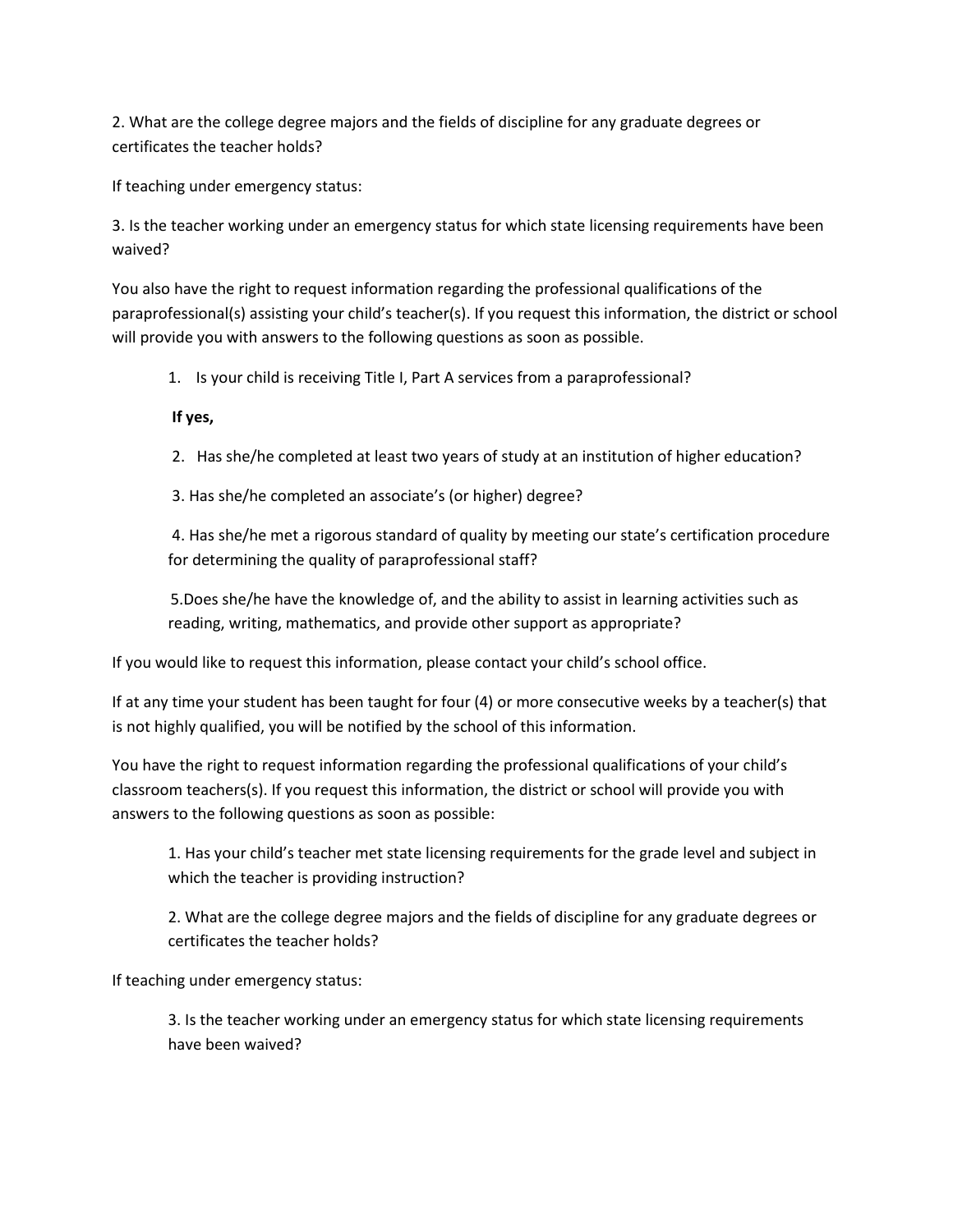#### *COMPLAINT RESOLUTION POLICY*

The Spring Hill School District is committed to open communication between school staff and parents at the district's Title I, Part A schools in order to reach the goal of educating all students.

We are aware that disagreements may arise periodically. These disagreements need to be resolved in a timely fashion. The following procedures have been developed to handle complaints dealing with Title I, Part A programs, services, and staff members. All Title I, Part A complaints are to be directed to the federal programs coordinator as described below.

Filing a Complaint (person with complaint does the following)

Gather all information related to the complaint.

Fill out the complaint form. Remember, being as specific as possible will help us to resolve the issue.

3. Send the complaint form to the elementary office at the address listed on the form.

Response to Complaint (central office staff does the following)

Investigate and prepare a response to the complaint.

Ask the federal programs coordinator to review the complaint form and the prepared response.

6. Set an appointment with the originators of the complaint in order to resolve the complaint. The federal programs coordinator usually arranges this meeting within five (5) working days after receipt of the complaint.

7. If the complaint cannot be resolved by the federal programs coordinator, a meeting will be set up with the superintendent, the federal programs coordinator, and the concerned parties.

8. The superintendent will work with the federal programs coordinator to resolve the complaint.

9. If the issue is still unresolved, the federal programs coordinator will contact the state department of education's Title I, Part A office for guidance.

 10. Meetings with officials from the district may be scheduled in order to resolve the complaint. If additional steps beyond the state department of education are required in the resolution of the complaint, these steps will occur in accordance with federal legislation.

### **Contact for Complaints**

#### **Angie Raney**

#### **Superintendent of Spring Hill School District**

#### **870-777-8236**

 **633 Hwy. 355 West Hope, Arkansas 71801**